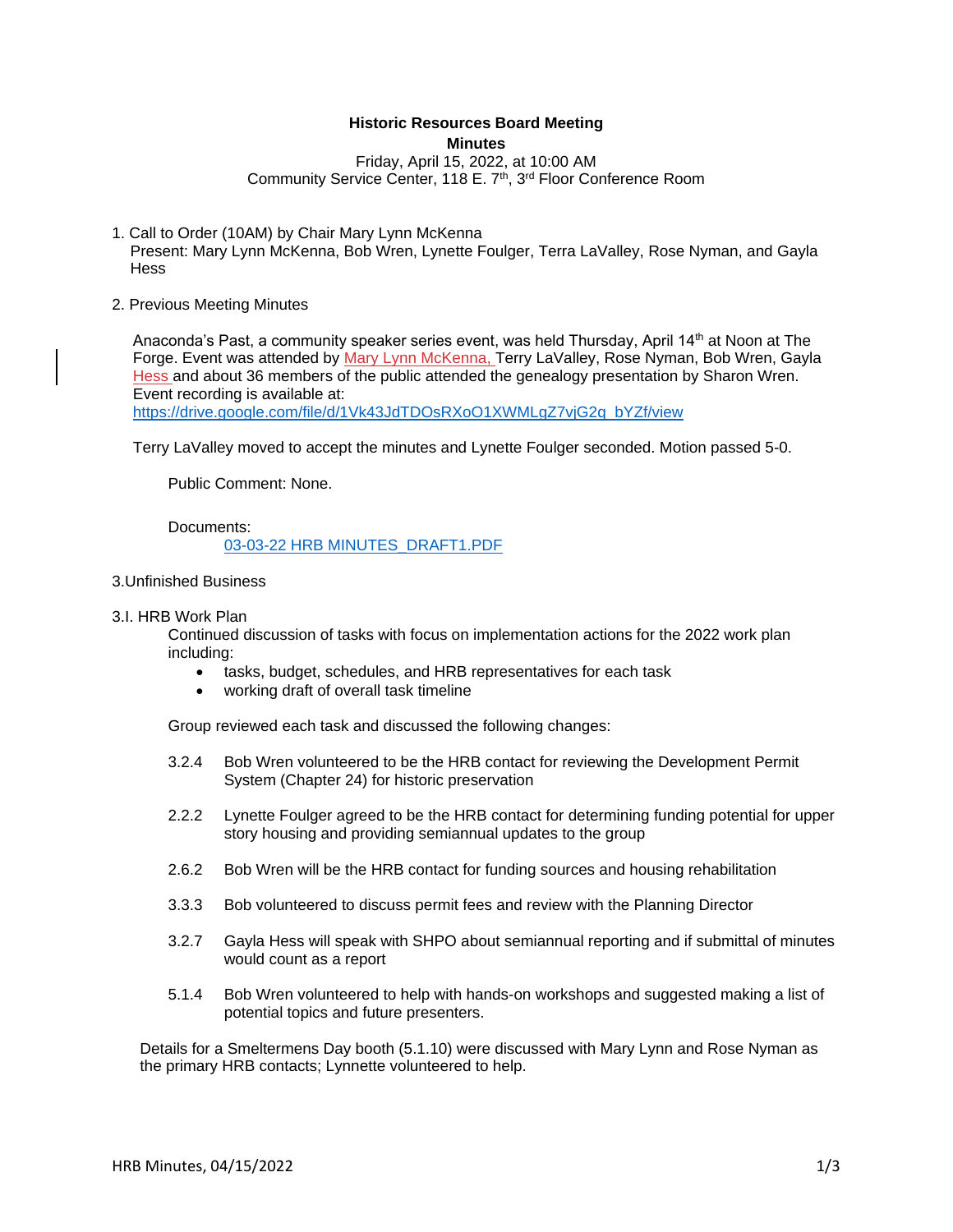Bob Wren moved to approve the work plan with changes as proposed. Terry LaValley seconded. Motion passed 5-0.

Public Comment: None. Documents:

[2022 WORK PLAN DRAFT 02-03-22.PDF](https://www.adlc.us/AgendaCenter/ViewFile/Item/320?fileID=540)

## 3.II. CLG Final Report

Review draft of CLG report (April 2021-March 2022)

Gayla Hess reviewed the reimbursement numbers and asked for any feedback on the prepared responses to the form questions. Mary Lynn McKenna noted that the speaker series has had special impact and is appreciated by the community. She noted that the attendees have varied by topic so the events have been drawing a wide crowd.

Bob Wren spoke of the great attendance numbers at each event. Rose Nyman noted that the weather and yesterday as Holy Thursday may have been a factor in the audience size. It was suggested that future dates be checked so as not to interfere with holidays.

Bob Wren moved to accept the final report. Lynette Foulger seconded the motion; passed 5-0.

Documents:

[FY21-22 FINAL PROGRESS REPORT\\_DRAFT.PDF](https://www.adlc.us/AgendaCenter/ViewFile/Item/315?fileID=537)

Public Comment: None.

## 3.III. Speaker Series

Continued planning for 2022 Speaker series events, including:

- review & selection of Leader ad
	- o one 2x3 (\$45)
	- o publish dates: May 4 and 11
- task and volunteers for next event(s), including cookies and thank you cards
- memorabilia fundraiser (photos, newspaper prints,...), including donations

Chair McKenna noted that she liked the graphic for the May ad. Bob Wren moved to approve with a second by Terry LaValley. Motion passed 5-0.

Bob Wren volunteered to bring cookies to the next event. Mary Lynn McKenna volunteered to bring copies of photos from Copper Village with Rose Nyman offering her easels for display. Rose also informed the group she found an article on John Fitzpatrick's family in Under the Shadow of Mount Haggin to print out for the next event.

Mary Lynn McKenna offered to send a thank you note to April and May's speakers along with The Forge Hotel. Mary Lynn also agreed to introduce May's speaker. Rose Nyman will check in with the May speaker in preparation for the event and will contact the June speaker to start preparing the ad.

Bob Wren asked about the suggestions received at yesterday's event, which included: a genealogy follow-up (3), labor unions, fraternal organizations, water system for the Anaconda Co-Silver Lake drainage and flume piles.

Terry LaValley offered to reach out to some of the fraternal organizations and to look for someone who might be willing to speak on Silver Lake water. Chair McKenna suggested that perhaps a few organizations could present at one event.